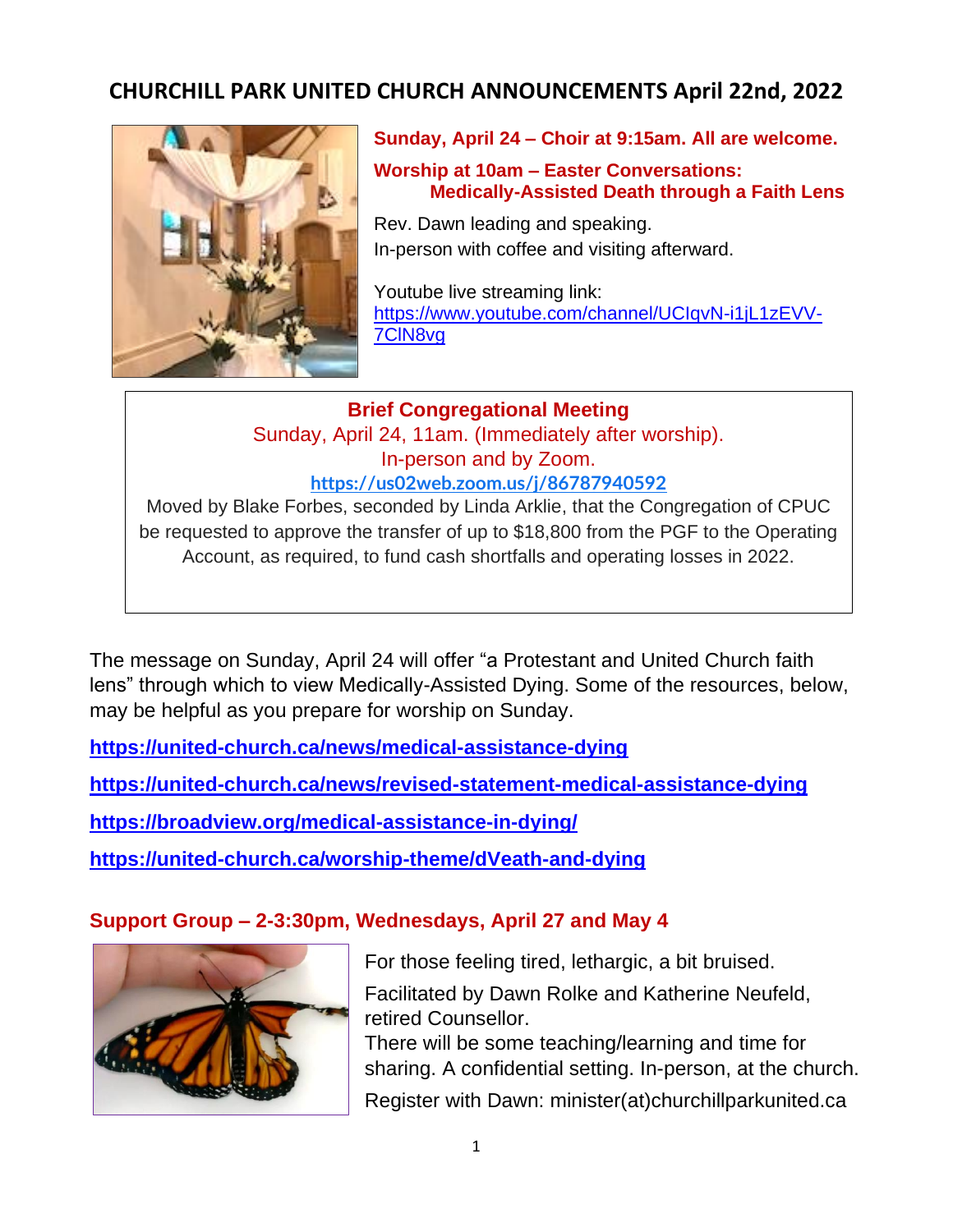

### **Jazz Vespers**

Sunday, April 24th, 2022, 7:00 pm.

525 Wardlaw Avenue Osborne Village, Winnipeg

Tickets: \$15.00/person Tickets at the door.

## **Fundraiser to Support Children in Ukraine needing Cancer Treatment**

Tuesday, April 26th, 2022, 7:30-10:00 pm. St Andrews United Church 255 Oak Street, Winnipeg

Tickets: \$50.00/person, including refreshments.

Aman Lara is a Canadian non-profit organization of veterans, former interpreters, and volunteers who coordinate the missions to get people evacuated from war torn regions. Brian MacDonald, Aman Lara's Executive Director, will give a presentation on Aman Lara's activities in Ukraine.

All funds raised will assist Aman Lara with the transportation and relocation costs for children and their families while they undergo cancer treatments.

## For more information: <https://www.cbc.ca/player/play/2014040643528> and <https://www.amanlara.org/>

#### Churchill Park United, along with the YAAY\* Committee is hosting: A weekend training, recruitment and bonding event. May 13-15, 2022

For Youth and Young Adults of "leadership age" (Grade 9+). Paired with events for a wider audience, giving participants opportunities for leadership

#### **Friday Evening: Bowling Event** (Grades 6+)

**SaturDay: Recruitment Event** (Grade 9+). Training, experience and fun for Emerging Youth and Young Adult leaders.

**Saturday Evening: Old Fashioned Dance** (St Mary's Road United)

## **Sunday Morning: Worship at CPUC/KUC**

Youth and their leaders will be sleeping over at CPUC/KUC on Friday and Saturday nights and eating some of their meals there. Would you like to help with the meals: preparing and setting them out? Talk to Dawn. We are excited to co-host this event.

\* YAAY: Young Adults and Youth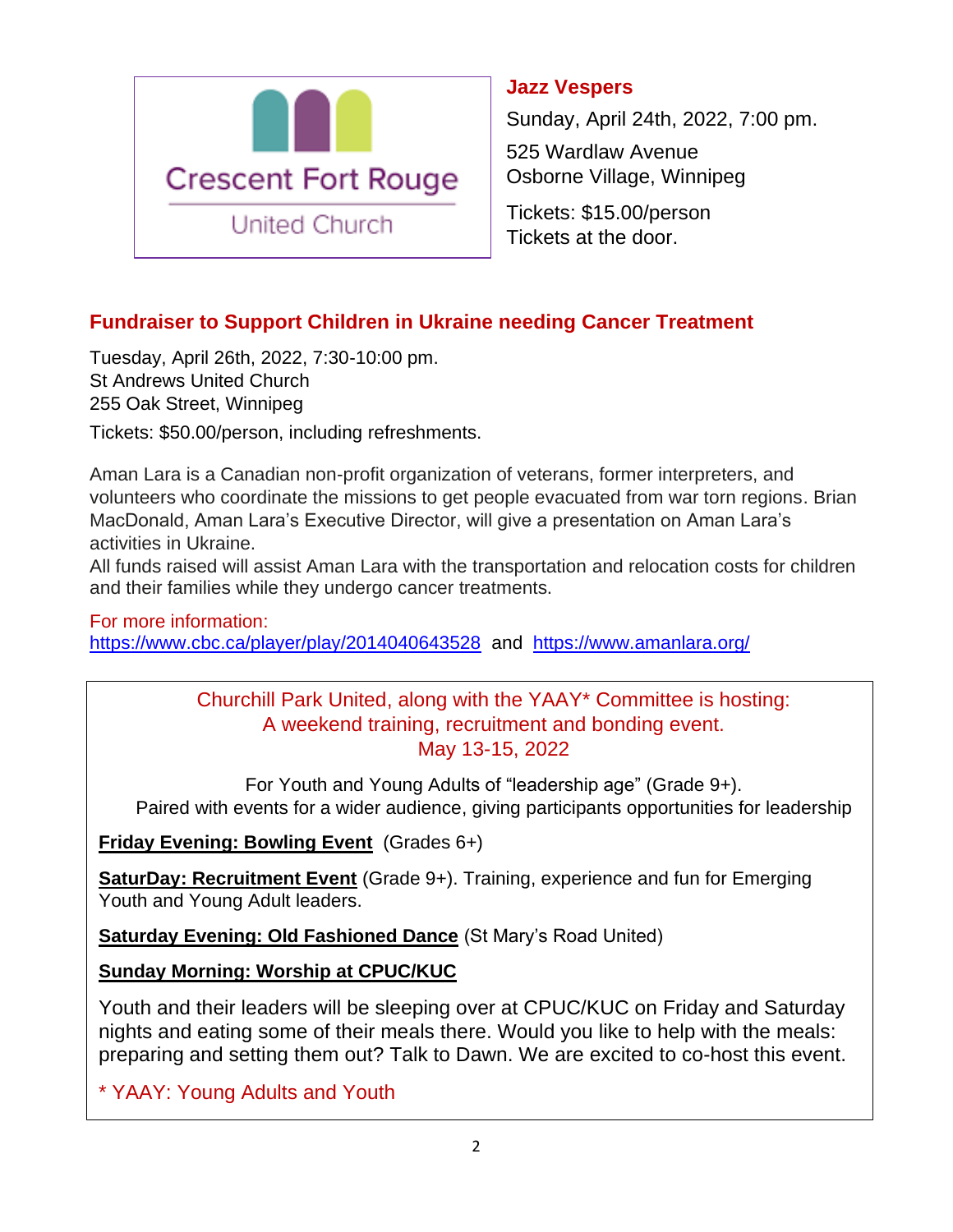#### **More Opportunities at CPUC:**

- **1) Digital Ministry:** Are you interested in digital media and ministry? Be part of the conversation at CPUC. Do we need/want a regular Facebook presence? What should we do with digital worship going forward? What is the larger Faith Community saying about the future of Digital Worship? Contact Dawn if you are interested.
- **2) Mitt-Making:** Do you sew on a sewing machine or like to cut patterns? Would you enjoy being part of a short-term mitt-making effort? The idea has been raised that we make 100 pairs of sturdy, washable adult mitts for 1justministry clients. Contact Dawn for a Start-Up meeting for this project.
- **3) Leadership Team Vice-Chair/Chair-Incumbent:** If you are a good listener, enjoy being part of decision-making and want to contribute meaningfully to your faith community, consider putting your name forward for Leadership Team. We currently seek a Chair-Incumbent to join our lively, good-natured and wise Leadership Team. Interested individuals, contact Shanon at: shanonstewart(at)hotmail.com.
- **4) Ministry and Personnel Committee:** Seeks two additional members. M&P members offer a listening ear and the voice of wisdom to paid staff and members of the congregation. They negotiate contracts with staff, do annual reviews, have a voice on the Leadership Team and play a key role in the well-being of any congregation. If you are excellent with confidentiality, keep an ear to the ground and are a strong cheerleader for our congregation, this could be the role for you. Contact Shanon if you are interested.



There are so many wonderful things to do, learn, attend – all posted in the Prairie to Pine Weekly News. Get it to your mailboxes each week for the latest happenings.

<https://prairietopinerc.ca/news/>